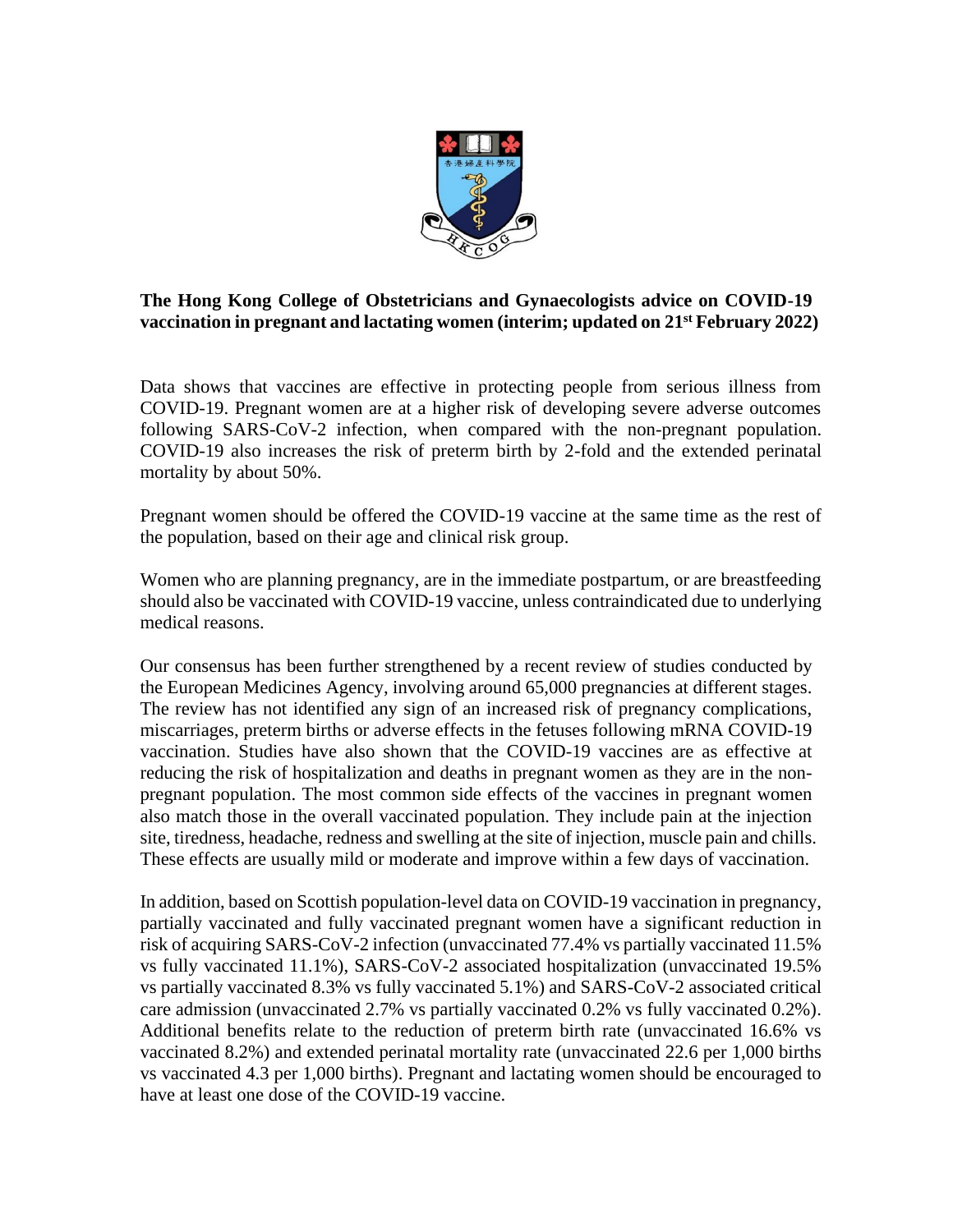Recent data from 20 pediatric hospitals in the US demonstrated that completion of a twodose mRNA COVID-19 vaccination series during pregnancy was associated with reduced risk for COVID-19-associated hospitalization among infants aged <6 months (vaccine effectiveness 61%, 95% CI 31% to 78%). Hence, maternal vaccination during pregnancy might help protect the newborn.

### *The choice of vaccine*

Currently, there are two kinds of vaccines available in Hong Kong, namely Comirnaty (BioNTech) and CoronaVac (Sinovac). Comirnaty (BioNTech) is an mRNA vaccine, while CoronaVac (Sinovac) is an inactivated SARS-CoV-2 vaccine. The mRNA vaccine has been widely used worldwide. Hence, published data in pregnant and lactating women in the medical literature are largely based on the mRNA vaccine. There is limited safety data in pregnancy published for CoronaVac (Sinovac). 'Pregnancy and lactation' was previously listed as contraindications for CoronaVac (Sinovac). However, in principle, inactivated whole virus vaccines are considered safe in pregnancy. The World Health Organization has endorsed its use in pregnant and lactating women in their interim recommendations on 5th January 2022. In February 2022, the CoronaVac (Sinovac) company removed 'Pregnancy and lactation' from its 'Contraindications' list. CoronaVac (Sinovac) use in pregnant and lactating women is now authorised by the Hong Kong Government. While the efficacy and safety data of CoronaVac (Sinovac) will likely accumulate following its use, Comirnaty (BioNTech) remains as the preferred choice of vaccine for pregnant and lactating women by the HKCOG, based on the available published data.

#### *Booster dose*

Currently, the American College of Obstetricians and Gynecologists (ACOG) in the United States and the Department of Health in Hong Kong recommend that pregnant and lactating women receive a booster dose of mRNA COVID-19 vaccine at least 6 months following the completion of their initial COVID-19 vaccine series. The Royal College of Obstetricians and Gynaecologists (RCOG) in the United Kingdom recommends that such booster dose can be given 3 months after the second dose in pregnant and lactating women.

Such recommendations are based on evidence that neutralizing antibodies against SARS-CoV-2 wane over time after the primary two-dose series. Further, the effectiveness of the COVID-19 vaccines in preventing disease and reducing viral loads of breakthrough infections has decreased, concomitantly with the rise of the Delta variant of SARS-CoV-2. Evidence on mRNA-based COVID-19 vaccines in non-pregnant individuals has demonstrated that a booster dose increases the antibody titers and restores neutralization. The booster dose has also been shown to effectively reduce the risks of symptomatic infection and severe complications including mortality. Booster vaccine efficacy is consistent irrespective of age, sex, race, ethnicity, and comorbid conditions. The booster doses have adverse events similar to those seen in previous studies with no safety signal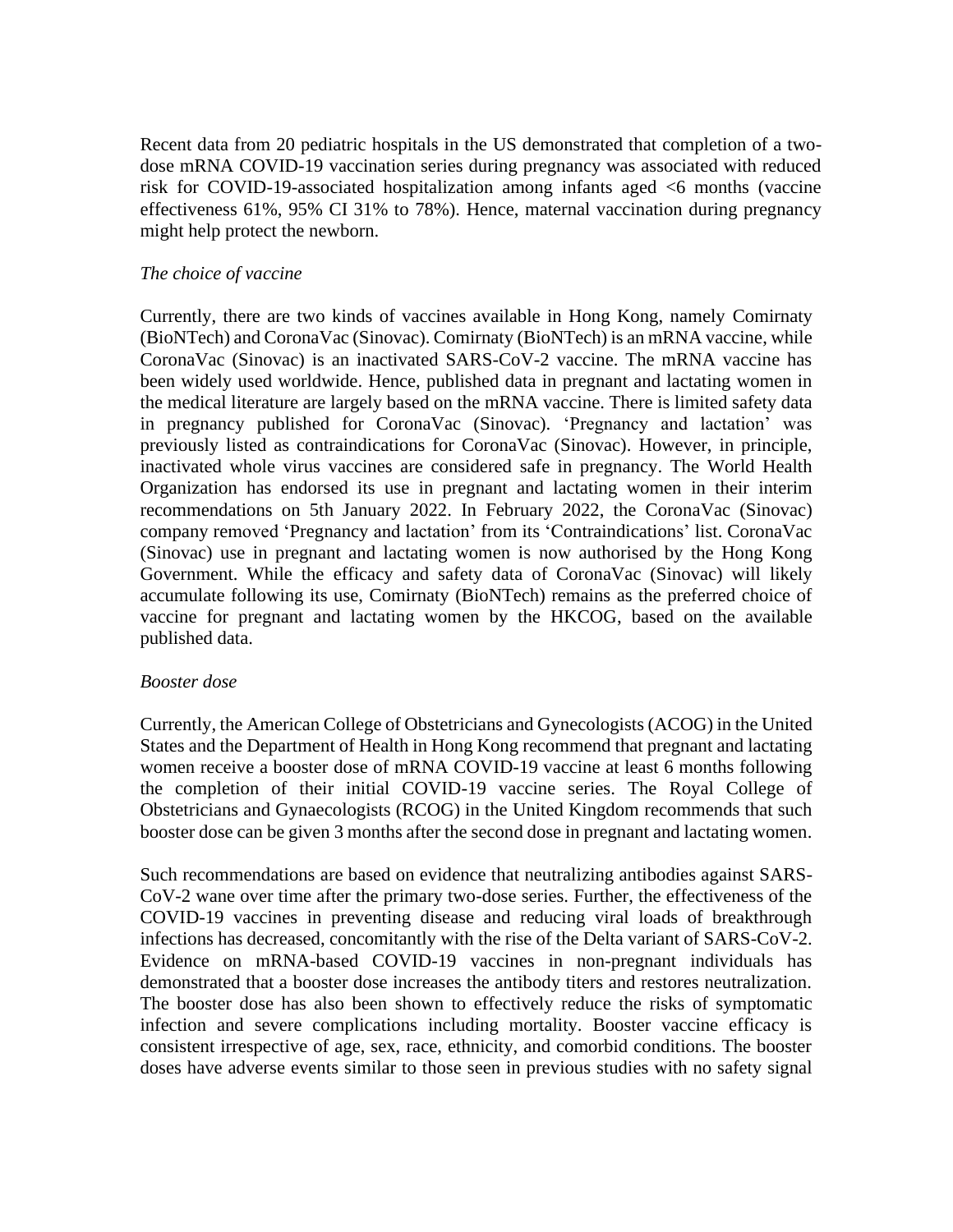identified. These include injection site reactions, fever, vomiting, diarrhea, headache, fatigue, chills, muscle pain and joint pain.

The committee acknowledges that there is limited evidence on the efficacy and safety of the booster dose of COVID-19 vaccine in pregnant and lactating women. However, given the established efficacy and safety profile of the primary two-dose series, the efficacy and safety data of the booster dose is therefore expected to be comparable to that observed in non-pregnant women of similar age. We therefore support the recommendation of the Centre of Health Protection, Department of Health on the use of booster dose in pregnant and lactating women.

Pregnant women may wish to discuss the risks and benefits of vaccination with their clinician, including the latest evidence on its safety and which vaccines they should receive. The HKCOG COVID-19 Vaccination Committee will continue to closely monitor the evidence on COVID-19 vaccination in pregnancy and will update its advice as required.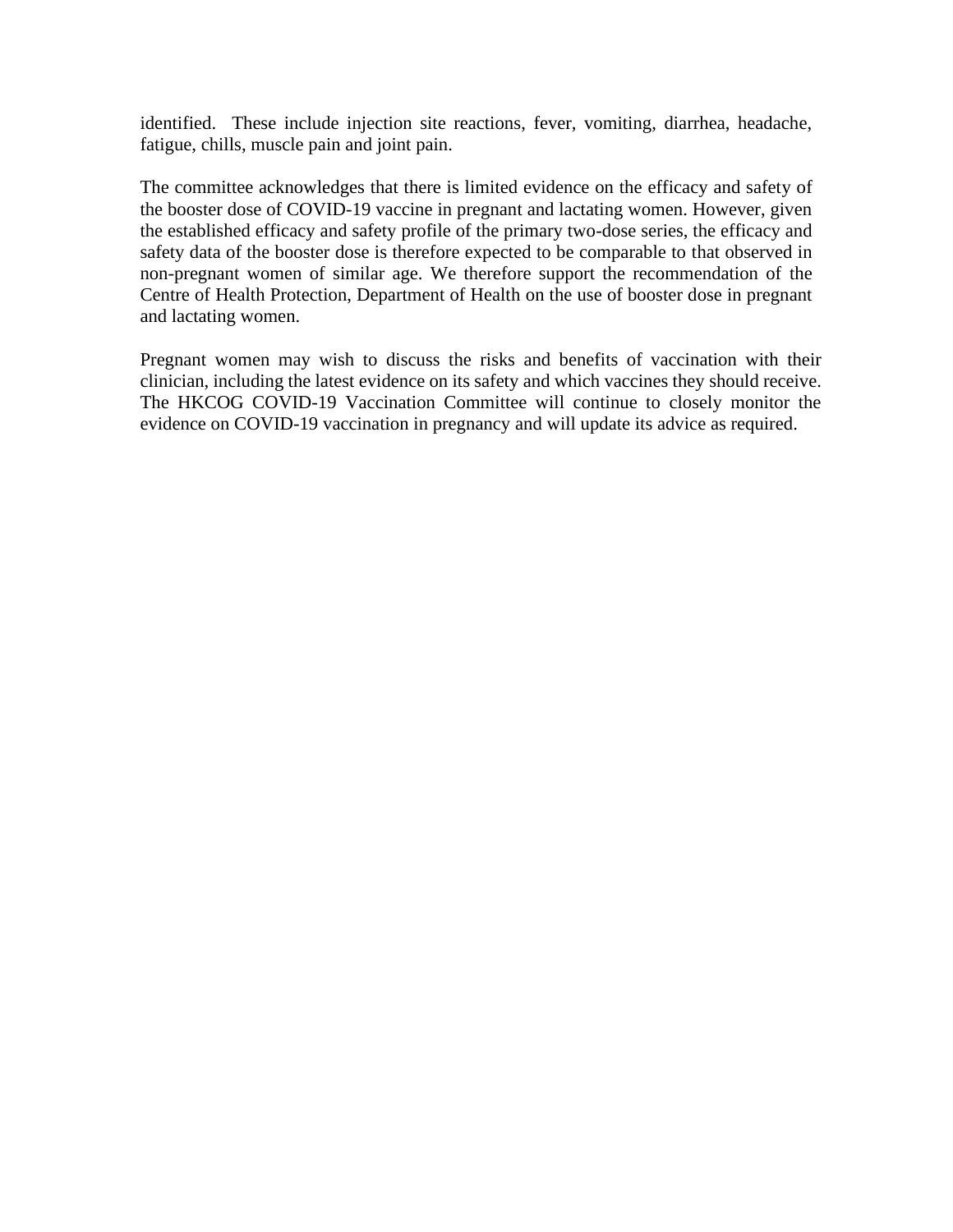- 1. Q: Do I need to take a pregnancy test before receiving the vaccine? A: There is no need to take a pregnancy test before receiving the vaccine. However, if you wish to avoid being pregnant while receiving the full course of vaccination then you should consider appropriate contraception. If you are unsure whether you are pregnant, you may wish to wait for your period before receiving the first dose of the vaccine.
- 2. Q: I am trying to become pregnant, can I be vaccinated? A: You are recommended to complete the course of vaccination (2 doses received) before you become pregnant. This will reduce your risk of contracting the virus during pregnancy and therefore severe COVID-19-associated complications such as preterm birth.
- 3. Q: What do I do if I become pregnant after receiving one dose of the vaccine? A: You should have the second dose after the recommended interval (3 weeks) as scheduled. Similarly, we also recommend you to have the booster dose as scheduled during the pregnancy.
- 4. Q: Does COVID-19 vaccine affects fertility? A: There is no evidence to suggest that COVID-19 vaccines will affect fertility.
- 5. Q: After completing the course of vaccination, do I need to wait for a few months before becoming pregnant? A: No, there is no need to wait to try to become pregnant.
- 6. Q: I am pregnant, should I be vaccinated against SARS-CoV-2? A: Yes, you are advised to be vaccinated against SARS-CoV-2 at the same time as the rest of the population, based on age and clinical risk group.
- 7. Q: Which vaccine is recommended for pregnant women? A: Both mRNA vaccine (Comirnaty/BioNTech) and inactivated SARS-CoV-2 vaccine (CoronaVac /Sinovac) are available for use. So far the published data on efficacy and safety for pregnant and lactating women in the medical literature are from the mRNA vaccine but not the inactivated vaccine. Hence, mRNA vaccine is preferred by the HKCOG.
- 8. Q: Do I need extra medical care if I get vaccinated during pregnancy? A: You will be given one day sick leave or attendance for the day you receive the vaccine. If you feel unwell following vaccination, you are advised to seek medical attention.
- 9. Q: Do I need to tell the vaccination center or the attending nurse/ doctor that I am pregnant before the vaccination? A: Yes.

# **FAQ**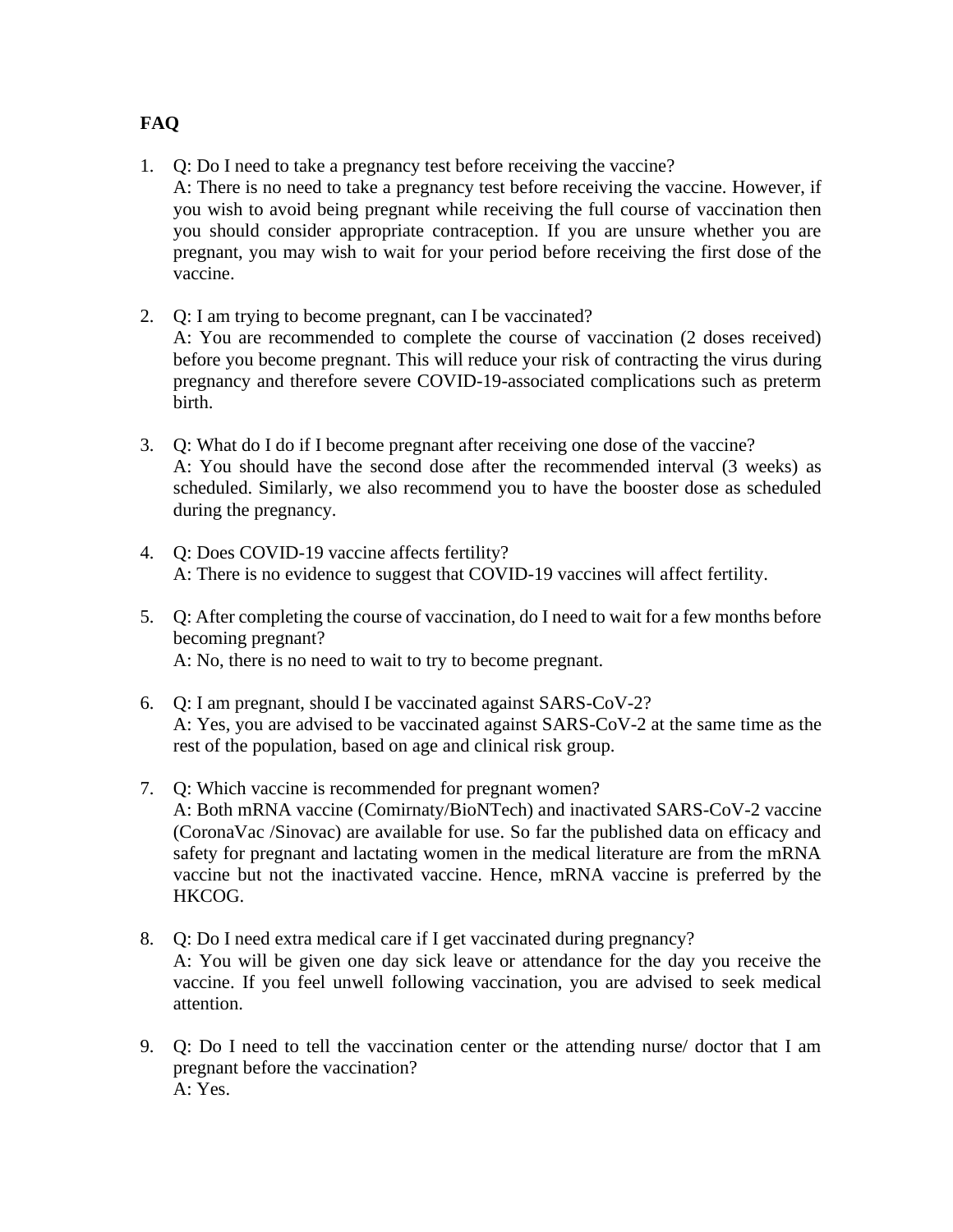10. Q: When should I get vaccinated during pregnancy?

A: You are advised to be vaccinated at the earliest opportunity. As symptomatic COVID-19 is associated with an increased risk of preterm birth, vaccination during the first or second trimester is advisable. However, if you are already in your third trimester, you can still be vaccinated to minimise your risk of severe COVID-19.

- 11. Q: Does COVID-19 vaccine increase the risk of miscarriage? A: There is no evidence to suggest that COVID-19 vaccine increases the risk of miscarriage. If you are concerned about the baby's development during the first 12 weeks of pregnancy, you may wish to be vaccinated after 12 weeks' gestation.
- 12. Q: What are the side effects from the vaccine? A: Non-pregnant specific side effects from the vaccine are common, such as injection site reactions, headache, muscle pain, fever, chills, fatigue and joint pain. You are advised to seek medical attention if you feel unwell following vaccination in order to rule out other causes of your symptoms.
- 13. Q: Do I need to stop breastfeeding in order to be vaccinated? A: There is no need to stop breastfeeding while being vaccinated.
- 14. Q: Are there any contraindications with maternal Pertussis vaccination? A: COVID-19 vaccines are recommended not to be administered within 14 days of receipt of another vaccine. So DTaP vaccination should be deferred for 14 days after the administration of COVID-19 vaccines.
- 15. Q: Can I receive a booster dose of the COVID-19 vaccine if I am pregnant? A: If you completed your initial COVID-19 vaccine series (either mRNA or inactivated vaccine) about 6 months ago and did not have any serious side effects, you can get a booster dose of vaccine.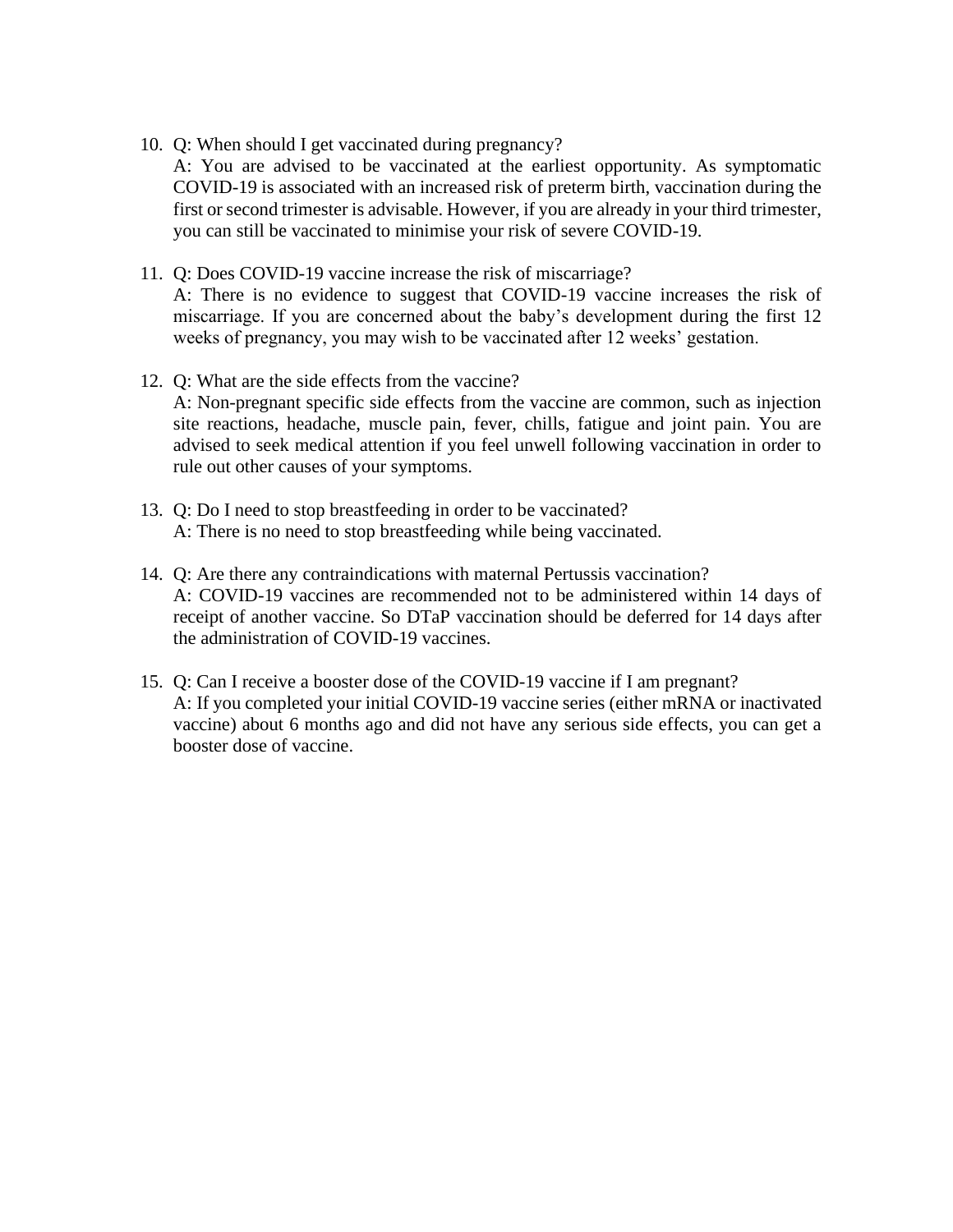#### **References**

European Medicines Agency. COVID-19: latest safety data provide reassurance about use of mRNA vaccines during pregnancy. [https://www.ema.europa.eu/en/news/covid-19](https://www.ema.europa.eu/en/news/covid-19-latest-safety-data-provide-reassurance-about-use-mrna-vaccines-during-pregnancy) [latest-safety-data-provide-reassurance-about-use-mrna-vaccines-during-pregnancy.](https://www.ema.europa.eu/en/news/covid-19-latest-safety-data-provide-reassurance-about-use-mrna-vaccines-during-pregnancy) Accessed 19 January 2022.

Kachikis A, Englund JA, Singleton M, Covelli I, Drake AL, Eckert LO. Short-term Reactions Among Pregnant and Lactating Individuals in the First Wave of the COVID-19 Vaccine Rollout. JAMA Network Open. 2021;4(8):e2121310.

Zauche LH, Wallace B, Smoots AN, et al. Receipt of mRNA Covid-19 vaccines and risk of spontaneous abortion. N Engl J Med 2021;385:1533-1535.

Magnus MC, Gjessing HK, Eide HN, Wilcox AJ, Fell DB, Håberg SE. Covid-19 Vaccination during Pregnancy and First-Trimester Miscarriage. N Engl J Med. 2021 Nov 18;385(21):2008-2010.

Kharbanda EO, Haapala J, DeSilva M, et al. Spontaneous Abortion Following COVID-19 Vaccination During Pregnancy. JAMA. 2021 Oct 26;326(16):1629-1631.

Wainstock T, Yoles I, Sergienko R, Sheiner E. Prenatal maternal COVID-19 vaccination and pregnancy outcomes. Vaccine. 2021;39(41):6037-6040.

Bookstein Peretz S, Regev N, Novick L, et al. Short-term outcome of pregnant women vaccinated with BNT162b2 mRNA COVID-19 vaccine. Ultrasound Obstet Gynecol. 2021 Sep; 58(3): 450-456.

Rottenstreich M, Sela HY, Rotem R, Kadish E, Wiener-Well Y, Grisaru-Granovsky S. Covid-19 vaccination during the third trimester of pregnancy: rate of vaccination and maternal and neonatal outcomes, a multicentre retrospective cohort study. BJOG. 2022 Jan;129(2):248-255.

Blakeway H, Prasad S, Kalafat E, et al. COVID-19 vaccination during pregnancy: coverage and safety. Am J Obstet Gynecol. 2021 Aug 10:S0002-9378(21)00873-5. UK Health Security Agency. COVID-19 vaccine surveillance report. Week 47. 25 November 2021.

Theiler RN, Wick M, Mehta R, Weaver AL, Virk A, Swift M. Pregnancy and birth outcomes after SARS-CoV-2 vaccination in pregnancy. Am J Obstet Gynecol MFM. 2021;3(6):100467.

Trostle ME, Limaye MA, Avtushka V, Lighter JL, Penfield CA, Roman AS. COVID-19 vaccination in pregnancy: early experience from a single institution. Am J Obstet Gynecol MFM. 2021;3(6):100464.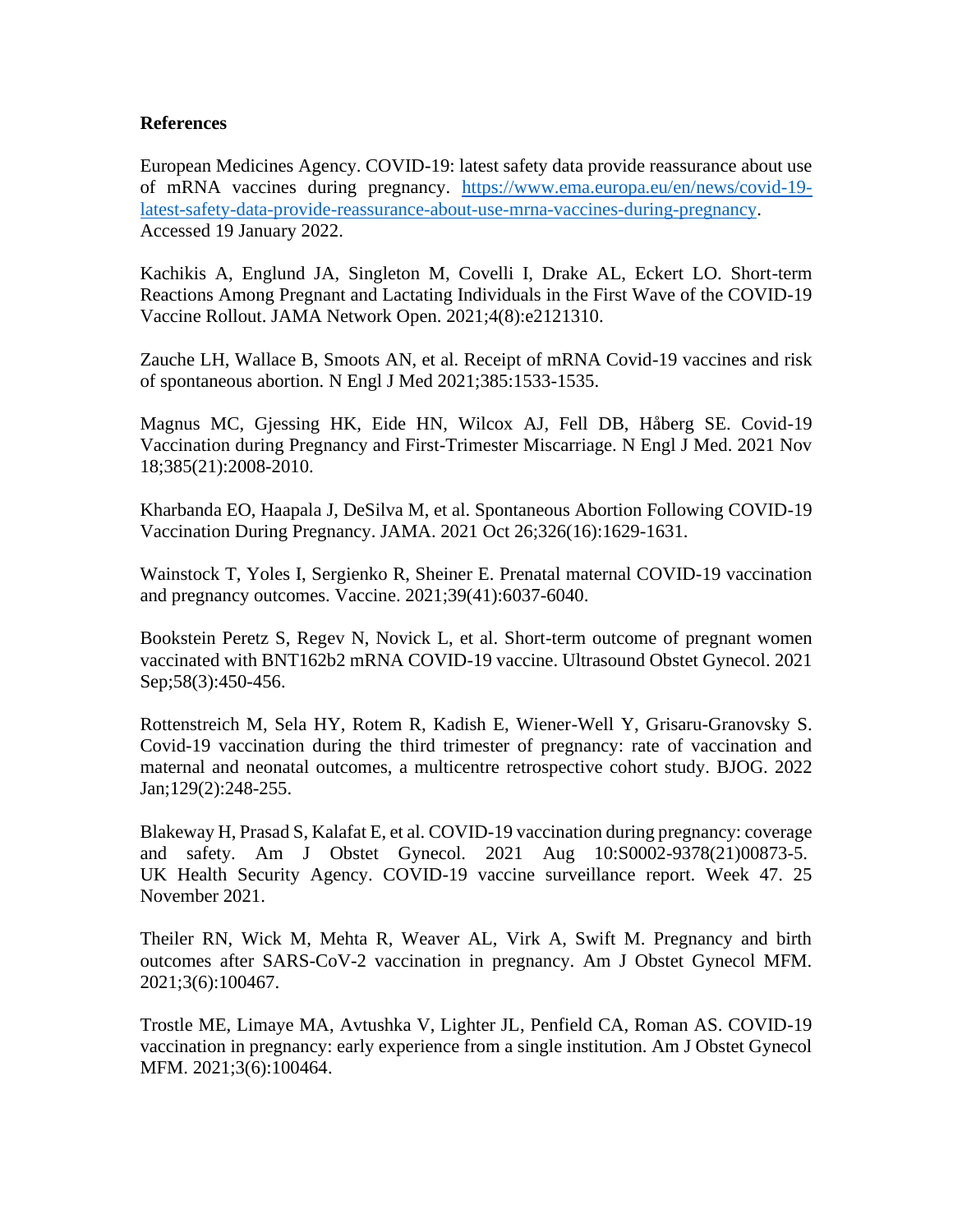Shimabukuro TT, Kim SY, Myers TR, et al. CDC v-safe COVID-19 Pregnancy Registry Team. Preliminary Findings of mRNA Covid-19 Vaccine Safety in Pregnant Persons. N Engl J Med. 2021 Jun 17;384(24):2273-2282.

Lipkind HS, Vazquez-Benitez G, DeSilva M, et al. Receipt of COVID-19 Vaccine During Pregnancy and Preterm or Small-for-Gestational-Age at Birth - Eight Integrated Health Care Organizations, United States, December 15, 2020-July 22, 2021. MMWR Morb Mortal Wkly Rep. 2022 Jan 7;71(1):26-30.

ACIP Presentation Slides: Sept 22-23, 2021 Meeting. COVID-19 vaccine safety in pregnancy: Updates from the v-safe COVID-19 vaccine. Sept 22, 2021.

Stock SJ, Carruthers J, Calvert C, Denny C, Donaghy J, Goulding A, Hopcroft LEM, Hopkins L, McLaughlin T, Pan J, Shi T, Taylor B, Agrawal U, Auyeung B, Katikireddi SV, McCowan C, Murray J, Simpson CR, Robertson C, Vasileiou E, Sheikh A, Wood R. SARS-CoV-2 infection and COVID-19 vaccination rates in pregnant women in Scotland. Nat Med 2022 Jan 13. doi: 10.1038/s41591-021-01666-2. Online ahead of print.

Arbel R, Hammerman A, Sergienko R, Friger M, Peretz A, Netzer D, Yaron S. BNT162b2 Vaccine Booster and Mortality Due to Covid-19. New England Journal of Medicine 2021 Vol. 385 Issue 26 Pages 2413-2420. DOI: 10.1056/NEJMoa2115624 <https://www.nejm.org/doi/full/10.1056/NEJMoa2115624>

Barda N, Dagan N, Cohen C, Hernán MA, Lipsitch M, Kohane IS, Reis BY, Balicer RD. Effectiveness of a third dose of the BNT162b2 mRNA COVID-19 vaccine for preventing severe outcomes in Israel: an observational study. The Lancet 2021 Vol. 398 Issue 10316 Pages 2093-2100 DOI: 10.1016/S0140-6736(21)02249-2 [https://www.thelancet.com/journals/lancet/article/PIIS0140-6736\(21\)02249-2/fulltext](https://www.thelancet.com/journals/lancet/article/PIIS0140-6736(21)02249-2/fulltext)

Bar-On YM, Goldberg Y, Mandel M, Bodenheimer O, Freedman L, Kalkstein N, Mizrahi B, Alroy-Preis S, Ash N, Milo R, Huppert A. Protection of BNT162b2 Vaccine Booster against Covid-19 in Israel. New England Journal of Medicine 2021 Vol. 385 Issue 15 Pages 1393-1400 Accession Number: 34525275 DOI:10.1056/NEJMoa2114255 <https://www.nejm.org/doi/full/10.1056/NEJMoa2114255>

Bar-On YM, Goldberg Y, Mandel M, Bodenheimer O, Freedman L, Alroy-Preis S, Ash N, Huppert A, Milo R. Protection against Covid-19 by BNT162b2 Booster across Age Groups. New England Journal of Medicine 2021 Vol. 385 Issue 26 Pages 2421-2430 DOI: 10.1056/NEJMoa2115926<https://www.nejm.org/doi/full/10.1056/NEJMoa2115926>

Choi A, Koch M, Wu K, Chu L, Ma L, Hill A, Nunna N, Huang W, OestreicherJ, Colpitts T, Bennett H, Legault H, Paila Y, Nestorova B, Ding B, Montefiori D, Pajon R, Miller JM, Leav B, Carfi A, McPhee R, Edwards DK. Safety and immunogenicity of SARS-CoV-2 variant mRNA vaccine boosters in healthy adults: an interim analysis. Nature Medicine 2021 Vol. 27 Issue 11 Pages 2025-2031 DOI: 10.1038/s41591-021-01527-y <https://www.nature.com/articles/s41591-021-01527-y>